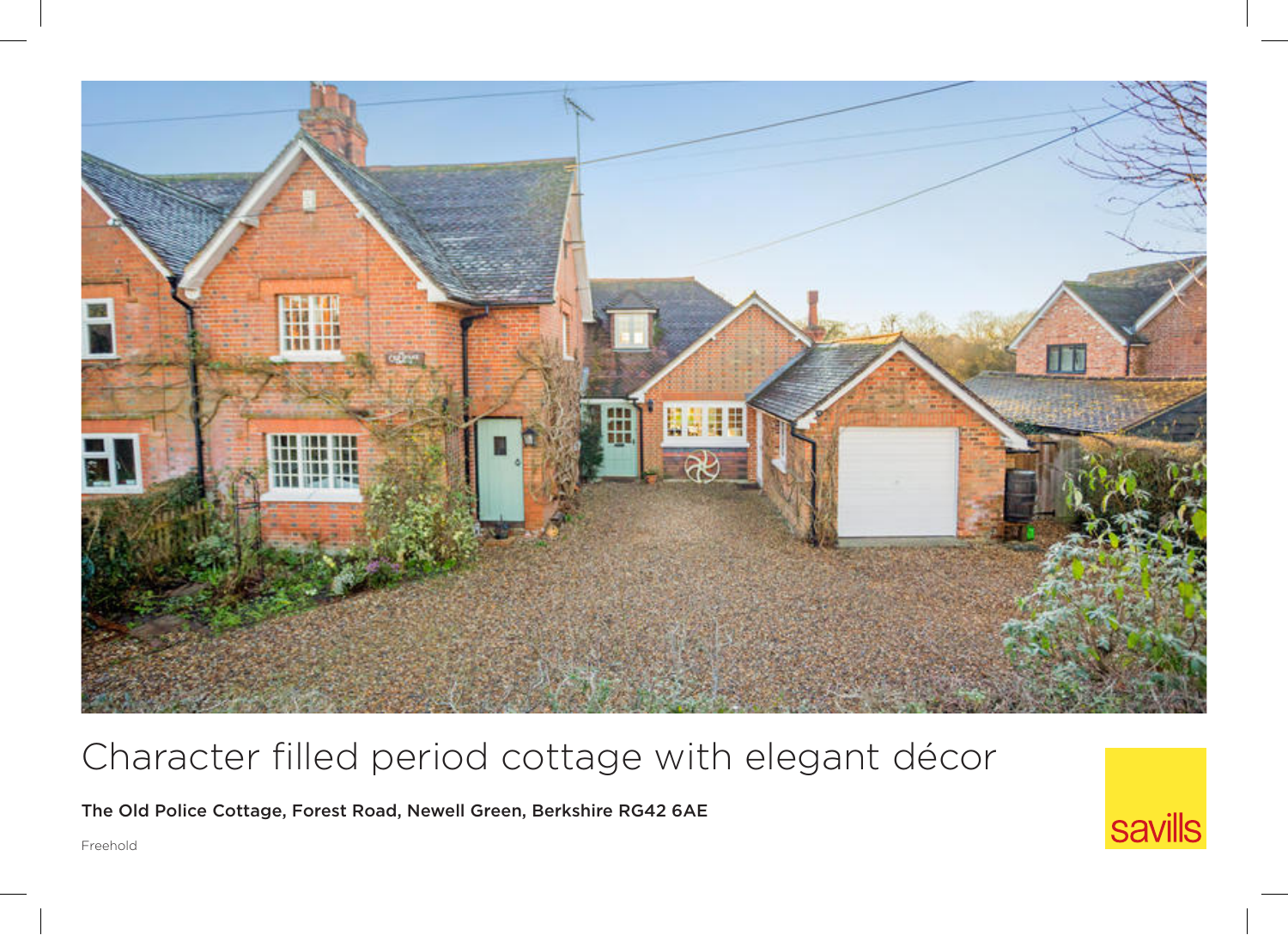Reception hall • 3 reception rooms • kitchen • 3 bedrooms (1 en suite) • bathroom • cellar & utility room • cloakroom • garage, garden & off-street parking

## **Local information**

Warfield is surrounded by countryside yet is still within commuting distance of Central London. The Old Police Cottage is well placed for access to London, Heathrow and Gatwick by means of the motorway network. The M4 (Junction 8/9), the M25 (jct 12)and the M3 (jct 3). The railway station at Bracknell (just 1.8 miles away) offers rail services to London Waterloo (journey time from 60 minutes) and Reading (journey time from 18 minutes) and Maidenhead and Slough have a service to London Paddington.

Ascot, Maidenhead and Windsor provide an extensive range of shopping/leisure amenities and sporting facilities in the area include horse riding in Windsor Great Park; polo at Smith's Lawn and the Berkshire Polo Club; horse racing at Windsor and Ascot; and golf at Sunningdale, Wentworth and The Berkshire.

Extensive schooling in the area includes Warfield CE Primary School, Whitegrove Primary School, Kings Academy in Binfield and Ranelagh School, Bracknell.

## **About this property**

The Old Police Cottage is a delightful three-bedroom character filled property. A former police house it comes with its own cell now repurposed as a wine cellar. The elegant styling throughout has created a highly desirable house with pretty south-westerly facing garden.

The ground floor features a wonderful sitting/dining room with a painted beamed ceiling. natural wood floor, feature fireplace with wood burner and doors opening into the conservatory. The conservatory has panoramic views of the garden. The kitchen has a range of cabinets, breakfast bar, a Rayburn stove, tiled floor, exposed ceiling beam and direct garden access. The second sitting room has an impressive exposed brick fireplace with a wood burning stove. Ideal for cosy nights in. The original police cell with curved ceiling and original door is now a wine store. A bathroom completes this floor.

On the first floor there are three bedrooms. The main bedroom is charming with an open plan en suite bathroom featuring a traditional soaking tub. This room has views over the garden and built-in wardrobes. This floor has two further delightful bedrooms (one with en suite shower) and a cloakroom.

To the front of the property the extensive gravelled driveway, allows parking for several car and access to the garage with utility room. A mature hedge and wellstocked beds create an inviting entrance to the property. The garden to the rear is a delight. A curved paved terrace adjoining the house is ideal for outdoor entertaining. The garden is principally laid to lawn with mature planted borders with another decked terrace with sheltered planting.





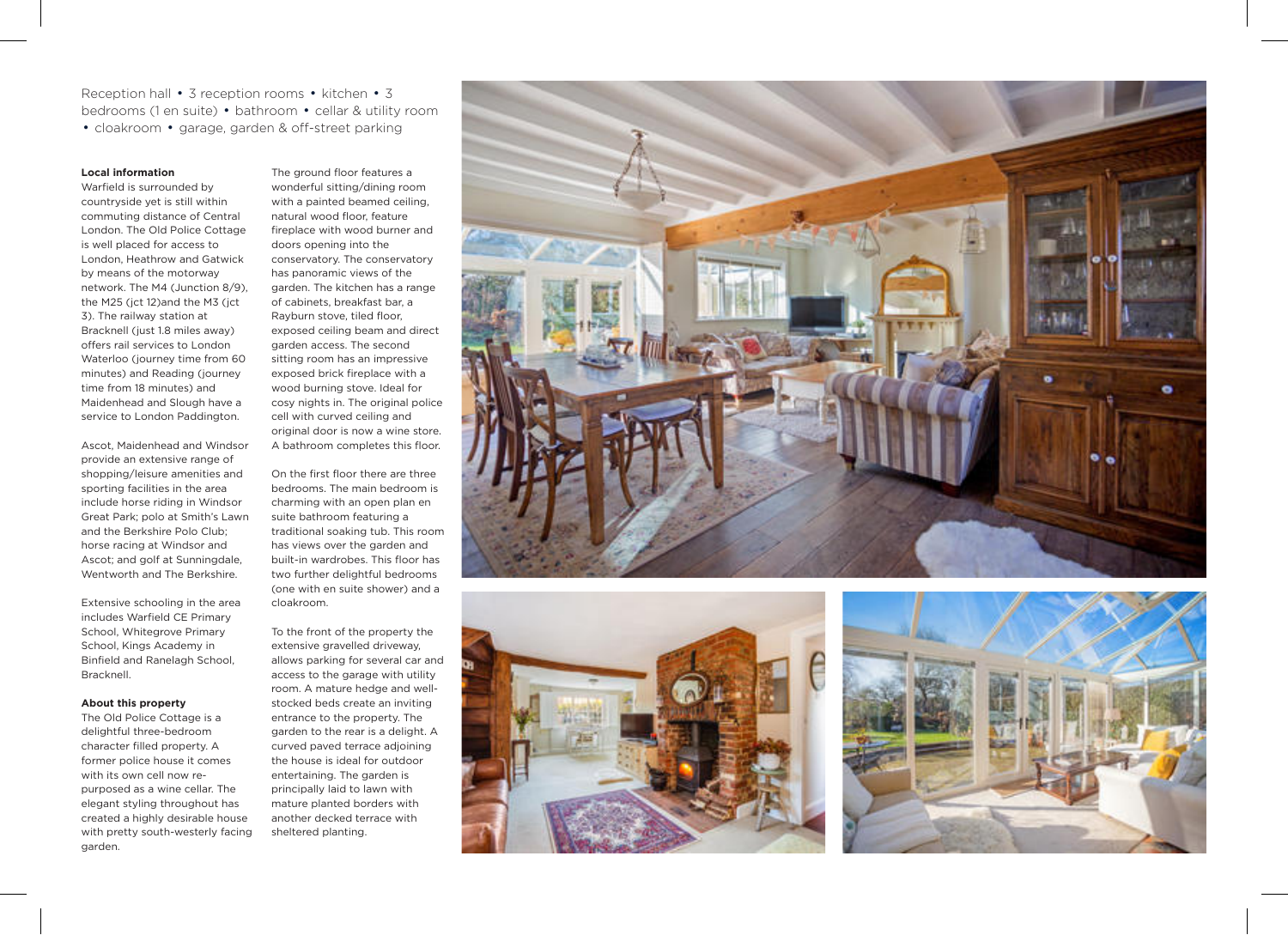